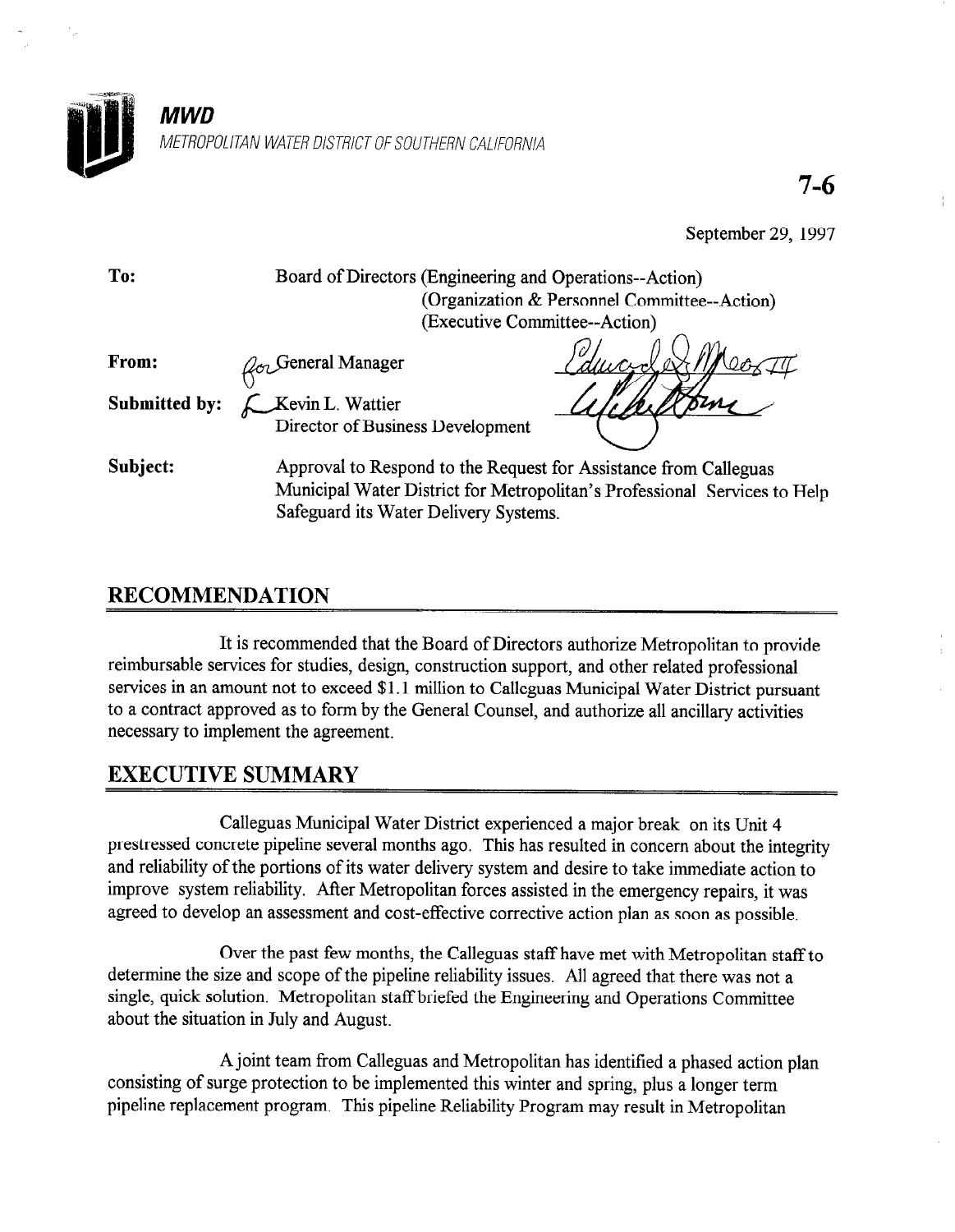## Board of Directors -2- September 29, 1997

providing up to \$1.1 million in services to Calleguas through calendar year 1998 for all of the surge protection portion and preliminary design for the pipeline:; replacement portion of the Pipeline Reliability Program.

All services to be provided pursuant to this authorization will be performed under a contract providing for full reimbursement to Metropolitan for staff time and resources used in completing the work. Specific tasks, detailed on the attached "Proposal to Provide Services", include preparing a surge protection specification and providing related project management, design, and construction support and contract administration, and perhaps in the future assisting Calleguas in the development of a preventive maintenance services. Of particular importance is the urgency of this work as it relates to the Unit 4 Pipeline. Some work tasks must be performed during the Calleguas' annual shutdown schedule when water demands are low.

This work program meets the Board-adopted criteria for business practices and Member Agency services. It relates to Metropolitan's core mission, uses existing resources, and is fully reimbursable. This work is expected to be completed by the end of calendar year 1998. The approach to this type of master 'umbrella' agreement with task orders is similar to that of Metropolitan's Fee for Service contract with Department of Water Resources and is subject to independent audit by both Metropolitan and Calleguas.